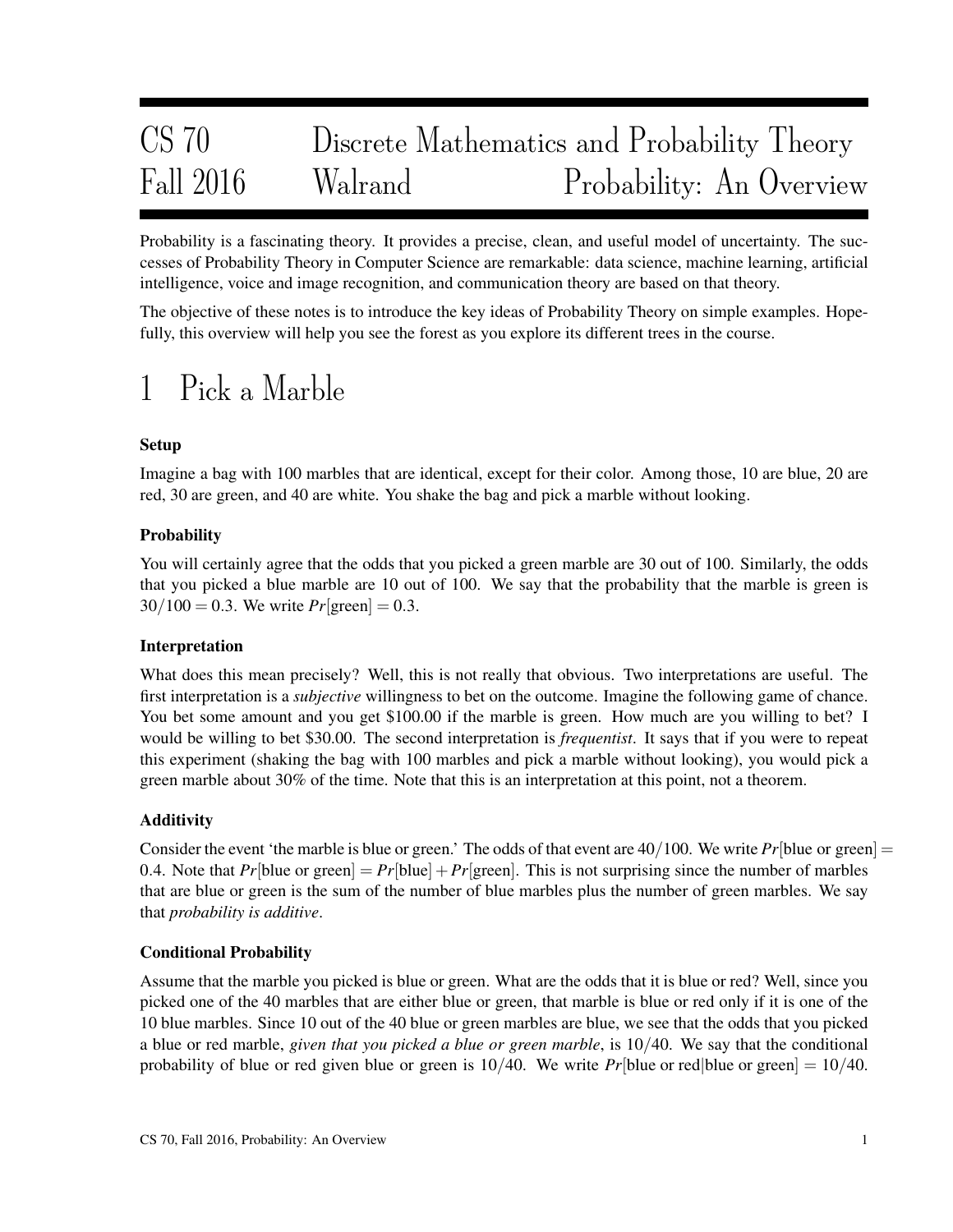Note that

$$
Pr[\text{blue or red}|\text{blue or green}] = \frac{Pr[(\text{blue or red}) \text{ and } (\text{blue or green})]}{Pr[\text{blue or green}]} = \frac{Pr[\text{blue}]}{Pr[\text{blue or green}]}.
$$

#### Bayes' Rule

Assume that we paint a black dot on half of the blue and half of the red marbles, and also on 20% of the green and 20% of the white marbles. You pick a marble at random and are told that the marble has a black dot. What are the odds that the marble is red? To answer this question, we note that there are  $5+10+6+8=29$ marbles with a black dot, out of which 10 are red. Thus, the answer is 10/29. This calculation is an example of *Bayes' Rule*. The idea is that one specified  $Pr[\text{black dot}]\text{blue}] = 0.5$  and similarly for the other colors. One also knows  $Pr[\text{blue}] = 0.1$ , and similarly for the other colors. The calculation determines  $Pr[\text{red}]$  black dot], which in a sense is the reverse of the specification. A similar calculation determines the likelihood of a disease (e.g., flu) given a symptom (e.g., fever). Here, the symptom is the back dot and the disease is the color of the marble.

#### Random Variable

Say that you get \$8.00 if you pick a blue marble, \$5.00 if it is red, \$2.00 if it is green, and \$2.00 if it is white. The amount you get is then a function of the color of the marble you picked. This function is fixed. Let us call the function  $X(\cdot)$ . Thus,  $X(\text{blue}) = 10$  and  $X(\text{white}) = 2$ , and so on. We call X a *random variable*. Thus, we say that *a random variable is a real-valued function of the outcome of a random experiment*. Here, the random experiment is choosing a marble. The outcome is the color of the marble. We have specified all the possible outcomes: blue, red, green, white. Also, we know the probability of each outcome. For instance,  $Pr[\text{blue}] = 0.1$ . The set of outcomes and their probability specifies the random experiment. The function *X* assigns a real number to each outcome. Note that the values assigned to different outcomes do not have to be different. Here,  $X(\text{green}) = X(\text{white}) = 2$ .

### **Distribution**

Assume that we are interested only in how much you get, not in the details of the experiment that produces that gain. In that case, we can describe *X* by saying that  $X = 8$  with probability 0.1 (which is the probability you pick a blue marble),  $X = 5$  with probability 0.2, and  $X = 2$  with probability 0.7 (the probability that you pick a green or white marble). Thus, the possible values of *X* are 8,5,2 and their probability is 0.1,0.2,0.7, respectively. These values and their probability are called the *distribution* of the random variable *X*.

#### Expectation

Imagine that you repeat the experiment (shake, pick, collect  $X$ ) a very large number  $N$  of times. The frequentist interpretation suggests that the fraction of the times that you collect 8 is 0.1, that you collect 5 is 0.2 and that you collect 2 is 0.7. Thus, you collect 8 about 0.1*N* times, 5 about 0.2*N* times, and 2 about 0.7*N* times. Hence, the total amount you collect over the *N* experiments is about  $8 \times 0.1N + 5 \times 0.2N +$  $2 \times 0.7N = (8 \times 0.1 + 5 \times 0.2 + 2 \times 0.7)N$ . Accordingly, the average amount you collect *per experiment* is  $8 \times 0.1 + 5 \times 0.2 + 2 \times 0.7$ . We call this value the *expectation* of *X* and we write it as  $E[X]$ . We also call *E*[*X*] the *mean value* or the *expected value* of *X*. Thus,

$$
E[X] = 8 \times 0.1 + 5 \times 0.2 + 2 \times 0.7 = 3.2.
$$

That is,  $E[X]$  is the sum of the values of *X* multiplied by their probability.

#### Function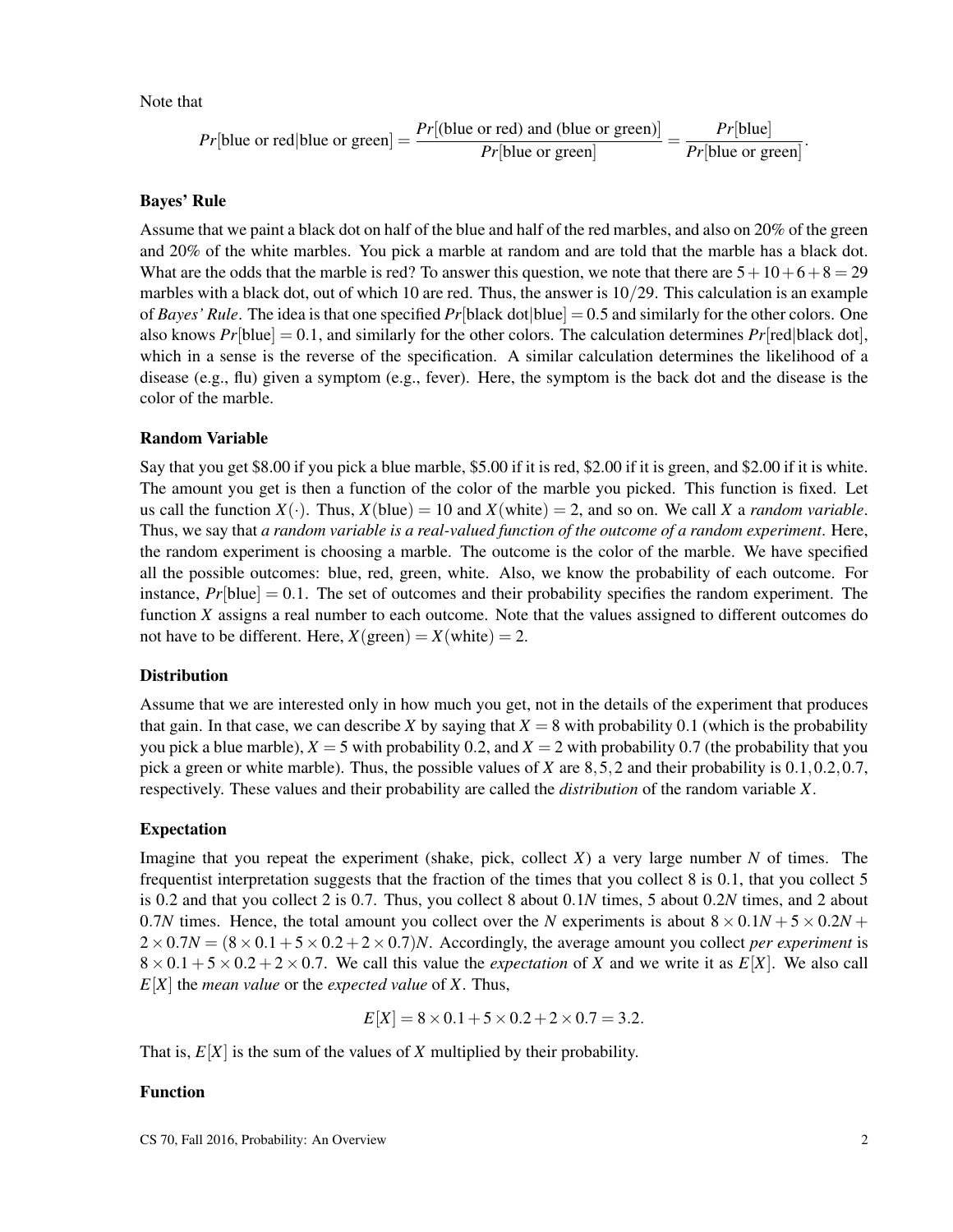Would you rather play the game (pick a marble and get *X*) or get \$3.20 without playing the game? The answer depends on a key factor that the economists call the *utility* that you have for money. To make the situation a bit more dramatic, say that you can either get \$1.00 or play a game and get \$100.00 with probability 0.01 or \$0.00 otherwise. What do you prefer? Many people tend to choose to play the game. In fact, may people play the California Lottery where the odds of winning \$100M are much less that  $10^{-8}$ .

Let  $h(x)$  be the utility that you have for  $x$ . Say that (this is a silly example, but it will illustrate a point)  $h(8) = 10$  and  $h(5) = h(3.2) = h(2) = 0$ . For instance, for \$8.00, you can by a ticket to go see the latest Pokemon movie you crave and that you cannot do anything of comparable value with less than \$8.00. Then we find that, after playing the marble game,  $h(X) = 10$  with probability 0.1 and  $h(X) = 0$  with probability 0.9. Hence,  $E[h(X)] = 10 \times 0.1 + 0 \times 0.9 = 1$ . On the other hand, if you don't play the game and get 3.2, then  $h(3.2) = 0$ . Thus, you would rather play the game. Similarly, people play the lottery beause winning would change their life, presumably for the better, whereas loosing \$1.00 does not affect their life.

Note that we calculated  $E[h(X)]$  by finding the distribution (recall that this means the set of possible values and their probability) of  $h(X)$ . We could have calculated  $E[h(X)]$  directly from the distribution of X:

$$
E[h(X)] = h(8)Pr[X = 8] + h(5)Pr[X = 5] + h(2)Pr[X = 2] = 10 \times 0.1 + 0 \times 0.2 + 0 \times 0.7.
$$

This is simple observation, but it is convenient.

In a similar way, we could have computed  $E[h(X)]$  by looking at the outcomes of the marble picking game:

$$
E[h(X)] = h(X(blue))Pr[blue] + h(X(\text{red}))Pr[\text{red}] + h(X(\text{green}))Pr[\text{green}] + h(X(\text{white}))Pr[\text{white}]
$$
  
=  $h(8)0.1 + h(5)0.2 + h(2)0.3 + h(2)0.5$ .

Indeed, these three different ways of calculating  $E[h(X)]$  correspond to different ways of summing the possible ways of getting the values of  $h(X)$ : summing over the values of  $h(X)$ , or the values of X, or the outcomes.

#### Variance

We saw that one can describe a random variable *X* by its distribution. A summary of that distribution is the mean value  $E[X]$ . However, our discussion of the utility shows that this description is a bit crude and may not suffice to decide whether to play a game of chance. For instance, the expected gain of playing the lottery is negative. You would not paly a game where you are certain to loose.

The mean value does not say anything about the uncertainty of *X*, i.e., its variability. Here, by variability we mean that if we play the game many times, we observe a variety of values of *X*. The *variance* is a one-number summary of variability. The variance of *X* is defined by

$$
var[X] = E[(X - E[X])^2].
$$

The intuition is that if *X* is almost always close to  $E[X]$ , then the variance is small; otherwise, it is large.

In our marble example,  $E[X] = 3.2$ . Since  $X = 8.5$ , or 2 with probability 0.1,0.2,0.7, respectively, we see that

$$
var[X] = E[(X - E[X])^2] = (8 - 3.2)^2 Pr[X = 8] + (5 - 3.2)^2 Pr[X = 5] + (2 - 3.2)^2 Pr[X = 2]
$$
  
= (8 - 3.2)^2 0.1 + (5 - 3.2)^2 0.2 + (2 - 3.2)^2 0.7 = 23.04 × 0.1 + 3.24 × 0.2 + 1.44 × 0.7 = 3.96.

The square root of the variance is called the *standard deviation* and we denote it by  $\sigma_X$ . Here,  $\sigma_X$  = √ 3.96  $\approx$ 2.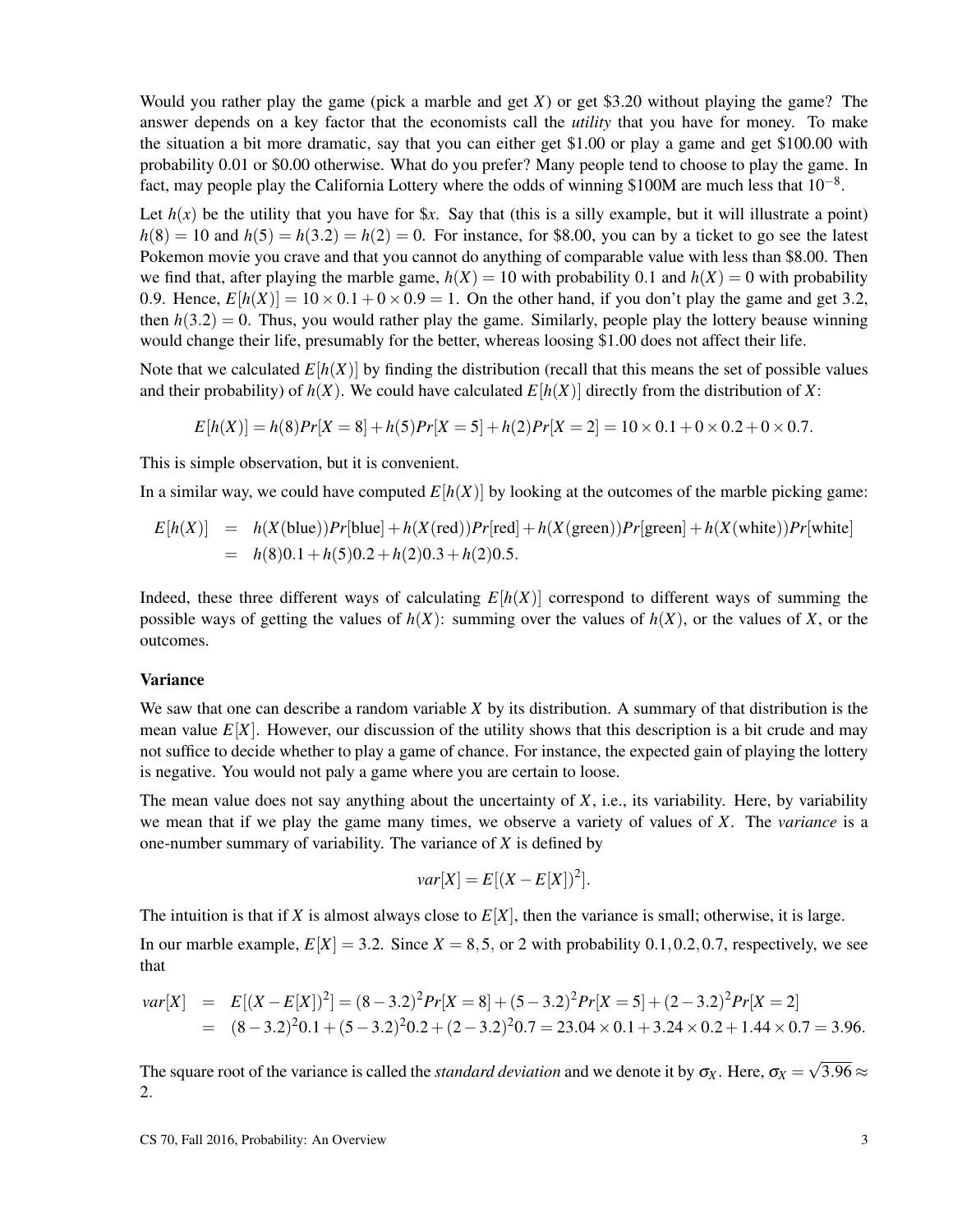

Figure 1: Linear Regression of *Y* over *X* (brown)



Figure 2: Quadratic Regression of *Y* over *X* (purple)

#### Linear Regression

Consider once again our bag of marbles. Define another random variable *Y* by  $Y(\text{blue}) = 1, Y(\text{red}) = 1$  $1, Y(\text{green}) = 3$  and  $Y(\text{white}) = 4$ . Thus, each outcome (i.e., color) is assigned two numbers: *X* and *Y*. In another context, each person is associated with a height and a weight. Say that you want to guess the weight of a person from his/her height. How do you do it? Here, we want to guess *Y* from the value of *X*.

Here, a picture helps. Figure 1 shows the values of *X* and *Y* associated with the four possible outcomes. For instance, the blue outcome is associated with  $X(blue) = 8$  and  $Y(blue) = 1$ . The figure also shows the probability of the different outcomes. We want a simple formula to provide a guess of *Y* based on *X*. In fact, we want a formula of the form  $\hat{Y} = a + bX$ . Here,  $\hat{Y}$  is our guess for *Y* based on the value of *X*. Also, *a* and *b* are some constants. This formula corresponds to the line shown in the figure. We choose *a* and *b* so that the guess  $\hat{Y}$  tends to be close to *Y*. This means that the line should be close to the actual points  $(X,Y)$ in the figure. Thus,  $\hat{Y} - Y$  should be small. We make this precise by requiring that  $E[(\hat{Y} - Y)^2]$  be as small as possible. That is, we choose *a* and *b* to minimize

$$
E[(\hat{Y} - Y)^{2}] = E[(a + bX - Y)^{2}].
$$

We explain in the lectures that the best choice of *a* and *b* is such that

$$
\hat{Y} = E[Y] + \frac{cov(X, Y)}{var[X]}(X - E[X])
$$

where  $cov(X, Y) = E[XY] - E[X]E[Y]$ .

#### Quadratic Regression

In the previous section, we estimated *Y* by using a linear function  $a + bX$  of *X*, as shown in Figure 1. Figure 2 suggests that a quadratic estimate  $c + dX + eX^2$  is better than a linear estimate, i.e., that it is closer to the pairs  $(X, Y)$ . In the lectures, we explain how to find the best values of  $c, d, e$ .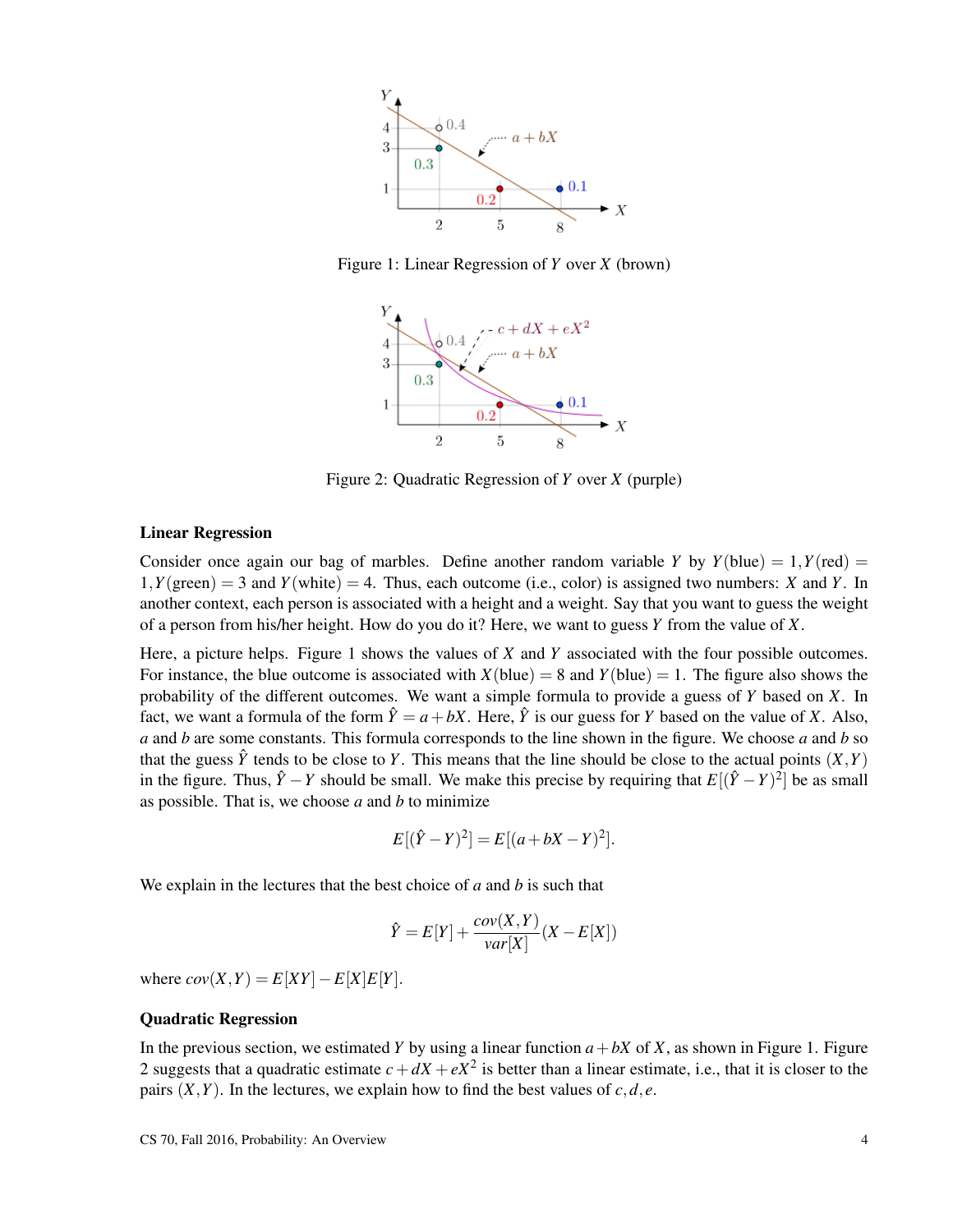

Figure 3: Conditional Expectation of *Y* given *X* (green)

#### Conditional Expectation

What if we could choose any function of *X* instead of being limited to linear or quadratic functions? Figure 3 shows the best possible function  $g(X)$  of X to estimate Y. We explain in the lectures how to calculate that function called the *conditional expectation* of *Y* given *X*.

## 2 Flip Coins

So far, we looked at one or two random variables. In this section, we explore many random variables.

#### Setup

You have a coin. When you flip it, there are two possible outcomes: 'heads' (*H*) and 'tails' (*T*). Let  $p = Pr[H]$ , so that  $Pr[T] = 1 - p$ . For instance, the coin could be biased with  $p = 0.6$ , so that heads is more likely than tails.

#### Independence

Say that you flip the coin twice. There are four possible outcomes for this experiment: *HH*,*HT*,*T H*, and *T T*. Here, *HT* means that the first flip produces *H* and the second *T*, and similarly for the other outcomes. If we recall the definition of conditional probability, we have

$$
Pr[\text{first flip yields } H \mid \text{second flip yields } H]
$$
  
= 
$$
\frac{Pr[(\text{first flip yields } H) \text{ and (second flip yields } H)]}{Pr[\text{second flip yields } H]}
$$
  
= 
$$
\frac{Pr[HH]}{p}.
$$

In the last step, we used the fact that the probability that the second flip yields *H* is *p*.

Now, it is reasonable to assume that the likelihood that the first flip yields *H* does not depend on the fact that the second flip yields *H* and that this likelihood is then *p*. Hence, we are led to the conclusion that  $p = Pr[HH]/p$ , so that  $Pr[HH] = p^2$ . This assumption is called the *independence* of the coin flips. A similar reasoning yield to the conclusion that

$$
Pr[HT] = p(1-p), Pr[TH] = (1-p)p, Pr[TT] = (1-p)^2.
$$

Let  $X = 1$  when the first flip is *H* and  $X = 0$  when it is *T*. Also, let  $Y = 1$  when the second flip is *H* and  $Y = 0$ when it is *T*. Then we see that  $Pr[X = 1] = Pr[Y = 1] = p$  and  $Pr[X = 1, Y = 1] = Pr[X = 1]Pr[Y = 1]$ . Also,  $Pr[X = 1, Y = 0] = Pr[X = 1]Pr[Y = 0]$ . More generally,  $Pr[X = a, Y = b] = Pr[X = a]Pr[Y = b]$  for all *a*,*b*. Two random variables with that property are said to be *independent.*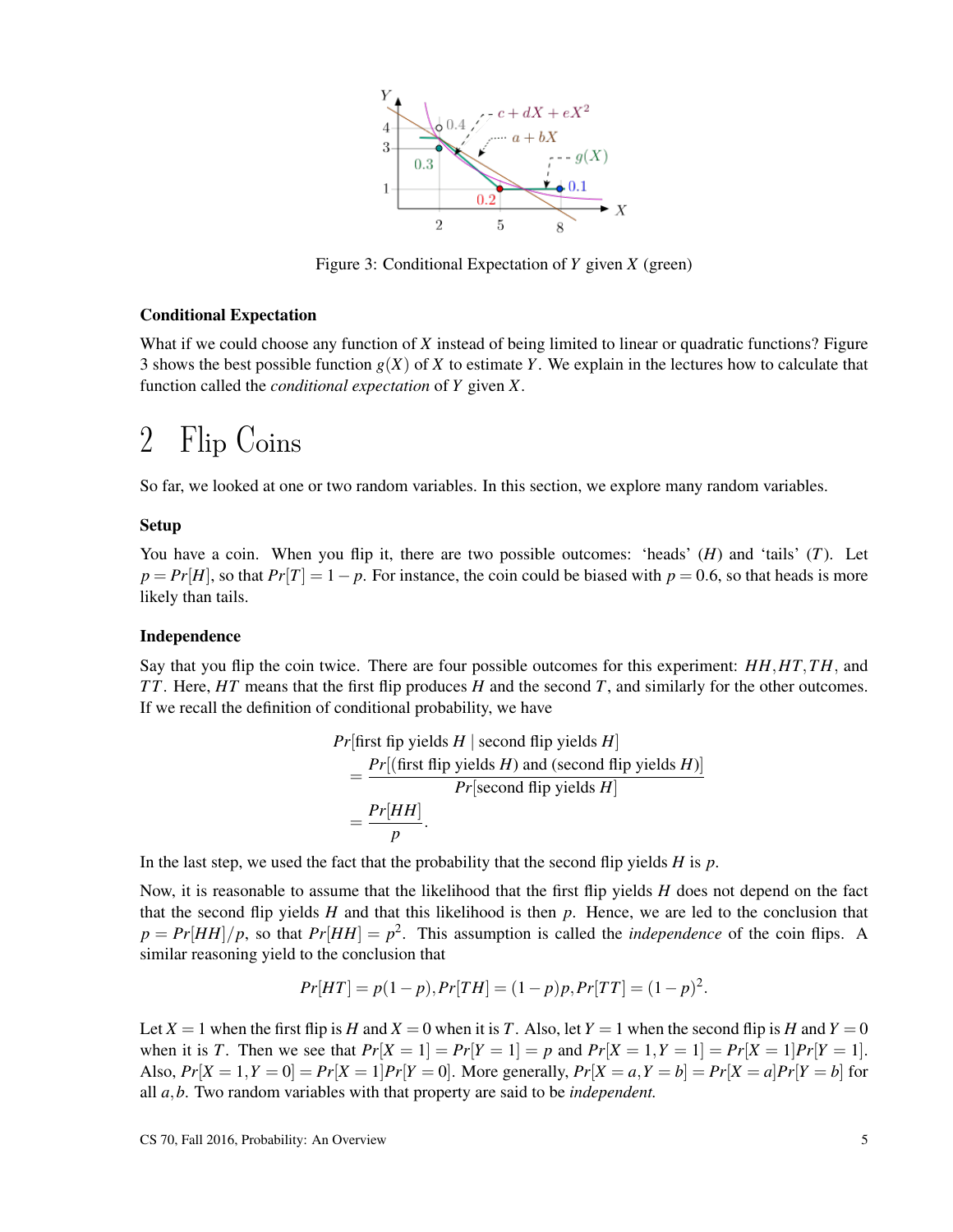#### Variance of Sum

Let *X* and *Y* be independent random variables. We show in the lectures that  $var[X + Y] = var[X] + var[Y]$ . More generally, if  $X_1, \ldots, X_n$  are random variables such that any two of them are independent, then  $var[X_1 +$  $\cdots + X_n$  =  $var[X_1] + \cdots + var[X_n]$ . Moreover, we will see that  $var[aX] = a^2var[X]$  for any random variable *X* and any constant *a*. Consequently, we see that

$$
var[\frac{X_1 + \cdots + X_n}{n}] = \frac{var[X_1] + \cdots + var[X_n]}{n^2}.
$$

In particular, if  $var[X_m] = \sigma^2$  for  $m = 1, \ldots, n$ , we have

$$
var[\frac{X_1+\cdots+X_n}{n}]=\frac{var[X_1]+\cdots+var[X_n]}{n^2}=\frac{n\sigma^2}{n^2}=\frac{\sigma^2}{n}.
$$

#### Chebyshev's Inequality

Flip a coin *n* times and let  $X_m = 1$  if flip *m* yields *H* and  $X_m = 0$  otherwise. Then

$$
var[X_m] = E[(X_m - E[X_m])^2] = E[(X_m - p)^2] = (1 - p)^2 Pr[X_m = 1] + (0 - p)^2 Pr[X_m = 0]
$$
  
=  $(1 - p)^2 p + p^2 (1 - p) = p(1 - p).$ 

Accordingly, in view of the previous section,

$$
var[\frac{X_1 + \dots + X_n}{n}] = \frac{p(1-p)}{n}.
$$

Thus, when *n* is large, the variance of  $A_n := (X_1 + \cdots + X_n)/n$  is very small. This suggests that the random variable  $A_n$  tends to be very close to its mean value, which happens to be  $p$ . Thus, we expect the fraction of heads  $A_n$  in *n* coin flips to be close to *p*.

To make this idea precise, Chebyshev developed an inequality which says that

$$
Pr[|X - E[X]|^2 > \varepsilon] \le \frac{var[X]}{\varepsilon^2}.
$$

We prove this inequality in the lectures.

Thus, the likelihood that a random variable *X* differs from its mean  $E[X]$  by at least  $\varepsilon$  is small if  $var[X]$  is small. If we apply this inequality to  $A_n$ , we find that

$$
Pr[|A_n-p|\geq \varepsilon]\leq \frac{p(1-p)}{n\varepsilon^2}.
$$

Note that  $p(1-p) \leq 1/4$  for any value of *p*. Consequently, we see that

$$
Pr[|A_n-p|\geq \varepsilon]\leq \frac{1}{4n\varepsilon^2}.
$$

### Confidence Interval

Say that you do not know the value of  $p = Pr[H]$ . To estimate it, you flip the coin *n* times and note the fraction  $A_n$  of heads. The last inequality holds. Let us choose  $\varepsilon$  so that the right-hand side of the inequality